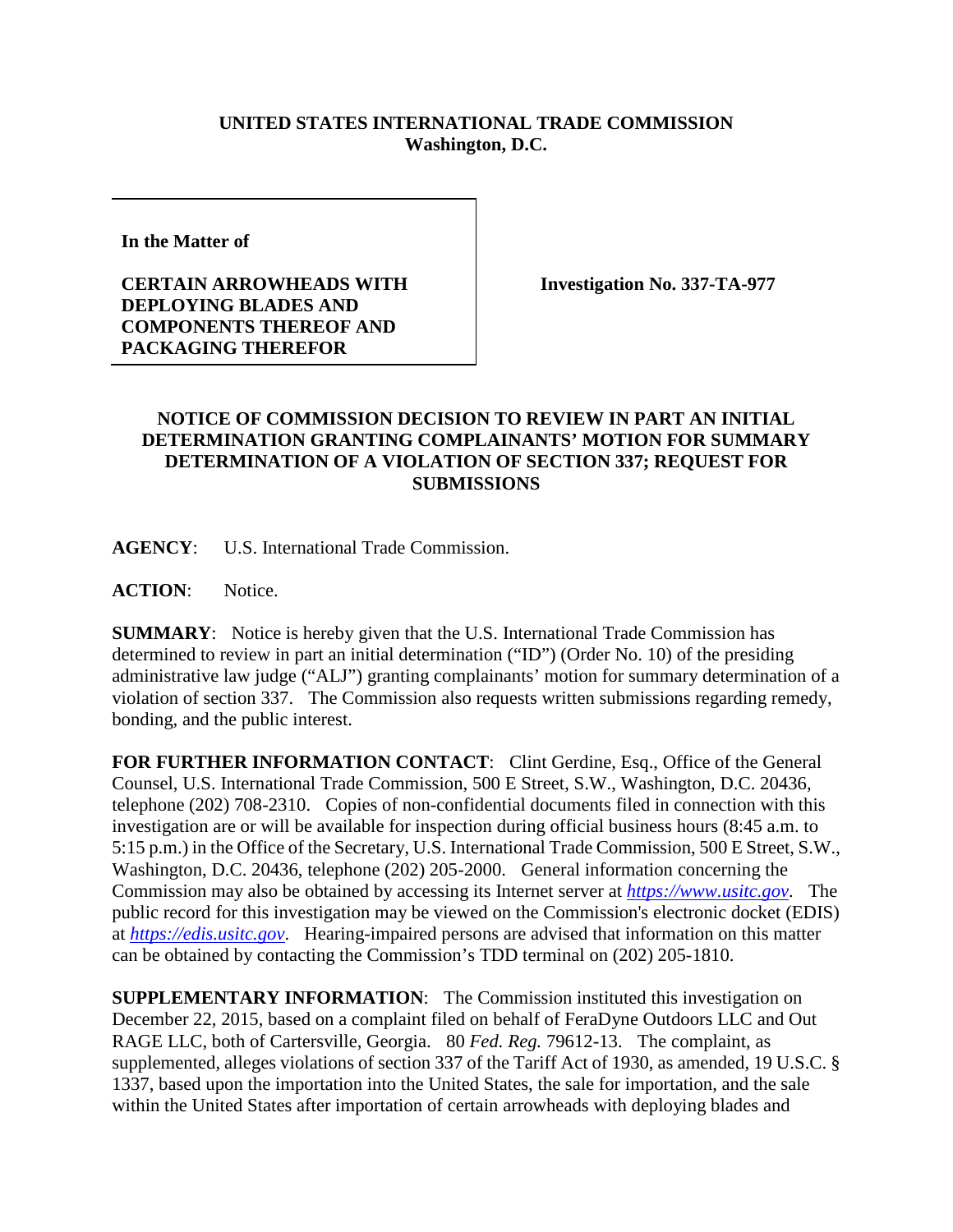components thereof and packaging therefor by reason of infringement of certain claims of U.S. Patent Nos. RE44,144; 6,517,454 ("the '454 patent"); 8,758,176 ("the '176 patent"); 8,986,141 ("the '141 patent"); 9,068,806 ("the '806 patent"); 7,771,298 ("the '298 patent"); D710,962; D711,489; and of U.S. Trademark Registration No. 4,812,058. The complaint further alleges the existence of a domestic industry. The Commission's notice of investigation named the following nine respondents: Linyi Junxing Sports Equipment Co., Ltd. ("Junxing Sports") of Shandong, China; Ningbo Faith Sports Co., Ltd. ("Faith Sports"), Ningbo Forever Best Import & Export Co., Ltd. ("Forever Best"), and Ningbo Linkboy Outdoor Sports Co., Ltd. ("Linkboy Outdoor"), all of Zhejiang, China; Shenzhen Zowaysoon Trading Company Ltd. ("Zowaysoon Trading") of Shenzhen, China; Xiamen Xinhongyou Industrial Trade Co. Ltd. ("Xinhongyou Industrial") and Xiamen Zhongxinyuan Industry & Trade Ltd. ("Zhongxinyuan Industry"), both of Fujian, China; and Zhengzhou IRQ Trading Limited Company ("IRQ Trading") and Zhengzhou Paiao Trade Co., Ltd. ("Paiao Trade"), both of Henan, China. The Office of Unfair Import Investigations ("OUII") is also a party to the investigation.

On April 28, 2016, complainants filed a motion for summary determination of a violation of section 337 pursuant to Commission Rule 210.16(c)(2) to support its request for entry of a general exclusion order with respect to all asserted intellectual property. OUII filed a response in support of the motion.

On May 10, 2016, the Commission issued notice of its determination not to review the ALJ's ID (Order No. 6) finding the following seven respondents in default: Junxing Sports, Forever Best, Linkboy Outdoor, Zowaysoon Trading, Zhongxinyuan Industry, IRQ Trading, and Paiao Trade. On June 23, 2016, the Commission issued notice of its determination not to review the ALJ's ID (Order No. 8) finding Xinhongyou Industrial in default. On June 28, 2016, the Commission issued notice of its determination not to review the ALJ's ID (Order No. 9) terminating the investigation as to (1) Faith Sports based on withdrawal of the complaint as to Faith Sports; and (2) claims 2-3, 5, and 8 of the '545 patent; claims 5 and 10 of the '298 patent; claim 3 of the '176 patent; claim 8 of the '141 patent; and claim 3 of the '806 patent based on withdrawal of these patent claims against all named respondents.

The ALJ issued the subject ID on August 22, 2016, granting complainants' motion for summary determination. The ALJ found that all defaulting respondents met the importation requirement and that complainants satisfied the domestic industry requirement. *See* 19 U.S.C. §  $1337(a)(1)(B)$ , (a)(2). The ID finds that a violation of section 337 has occurred based on its finding that each of the defaulting respondents' accused products infringe one or more of the asserted claims of the patents at issue and infringe the trademark at issue as established by substantial, reliable, and probative evidence in accordance with Commission Rule 210.16(c)(2). The ID also contained the ALJ's recommended determination on remedy and bonding. The ALJ recommended issuance of a general exclusion order with respect to the asserted intellectual property, but did not recommend issuance of cease and desist orders directed against the defaulting respondents. No petitions for review were filed.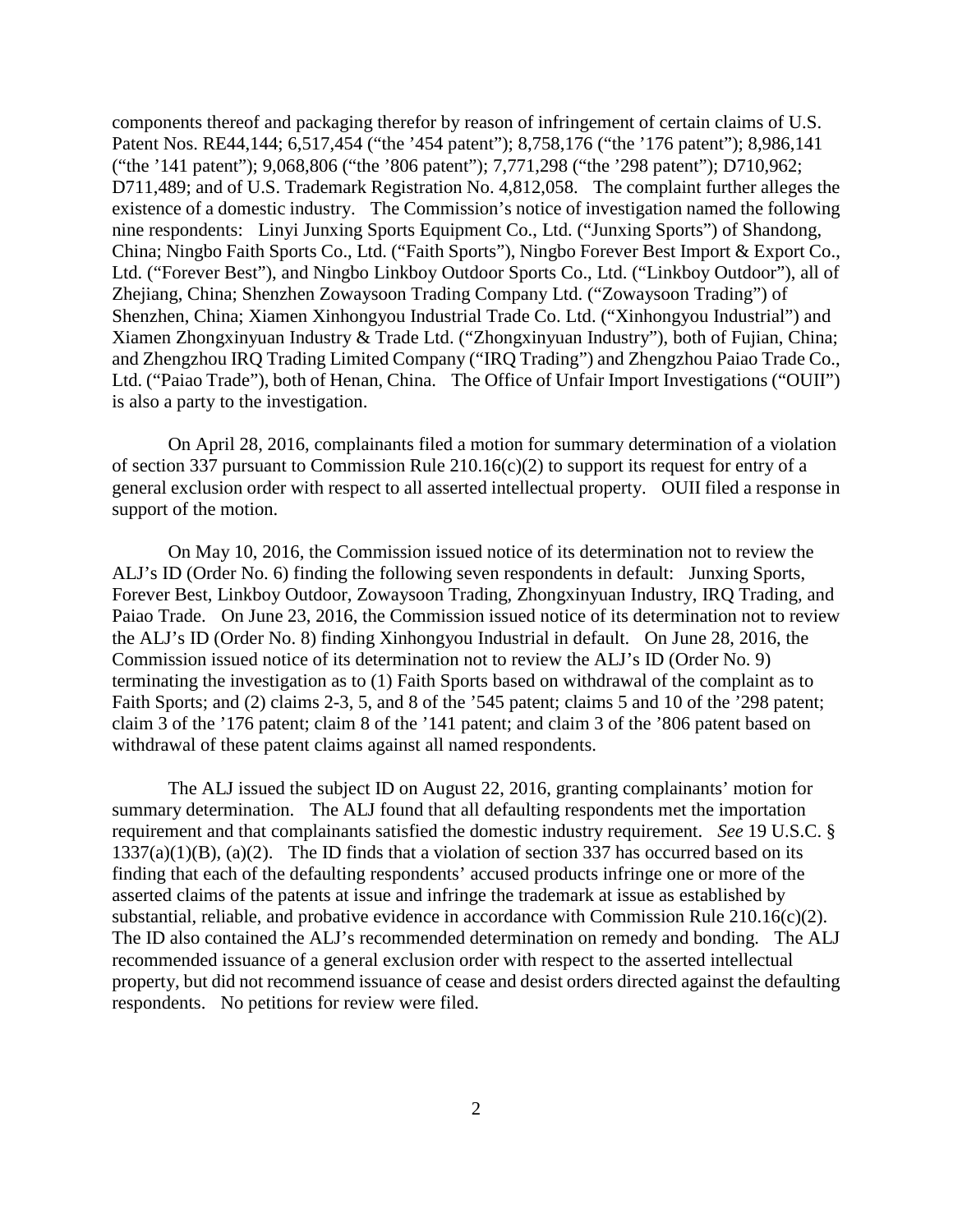Having examined the record of this investigation, the Commission has determined to review in part the subject ID. Specifically, the Commission has determined to review: (1) the ID's finding that complainants satisfy the economic prong of the domestic industry requirement under section 337(a)(3)(C) with respect to all asserted patents and the asserted trademark; and (2) the ID's finding that the Commission has personal jurisdiction over all defaulting respondents. The Commission also corrects typographical errors on pages 14, 18, and 24 of the subject ID. The last two sentences of the first full paragraph on page 14 are deleted (*i.e.*, beginning with "In this investigation . . ."), and the two references to claim 32 of the '144 patent on pages 18 and 24 are corrected to reference claim 38 of the '144 patent. The Commission has determined not to review the remainder of the ID. On review with respect to issue (1), the Commission has determined to take no position on the ID's finding that complainants satisfy the economic prong of the domestic industry requirement under section 337(a)(3)(C) with respect to all asserted patents and the asserted trademark. On review with respect to issue (2), the Commission has determined to modify the ID and adds the following sentence on page 8 of the ID (before the sentence beginning with "It is therefore found . . ."):

Also, there is a sufficient connection between the defaulting respondents and the United States to make it fair to require them to defend the action at the Commission. *See* Mot. at 8-11, 66-68 (citing *Certain Agricultural Tractors, Lawn Tractors, Riding Lawnmowers, and Components Thereof*, Inv. No. 337-TA-486, Comm'n Op., 2003 WL 22147635, at \*12 (July 1, 2003)).

As noted above, eight respondents were found in default. Section 337(g) and Commission Rule 210.16(c) authorize the Commission to order relief against respondents found in default unless, after considering the public interest, it finds that such relief should not issue. Before the ALJ, complainants sought a general exclusion order under section  $337(g)(2)$  and cease and desist orders directed against the defaulting respondents. Because a general exclusion order is sought, complainants are required to establish that a violation of section 337 has occurred by substantive, reliable, and probative evidence pursuant to Commission Rule 210.16(c)(2).

In connection with the final disposition of this investigation, the Commission may (1) issue an order that could result in the exclusion of the subject articles from entry into the United States, and/or (2) issue one or more cease and desist orders that could result in the respondent(s) being required to cease and desist from engaging in unfair acts in the importation and sale of such articles. Accordingly, the Commission is interested in receiving written submissions that address the form of remedy, if any, that should be ordered. If a party seeks exclusion of an article from entry into the United States for purposes other than entry for consumption, the party should so indicate and provide information establishing that activities involving other types of entry either are adversely affecting it or likely to do so. For background, *see Certain Devices for Connecting Computers via Telephone Lines*, Inv. No. 337-TA-360, USITC Pub. No. 2843, Comm'n Op. at 7-10 (December 1994). In particular, if complainants seek a cease and desist order directed against any defaulting respondent, please brief the following issues:

(1) Please identify with citations to the record any information regarding commercially significant inventory in the United States as to each respondent against whom a cease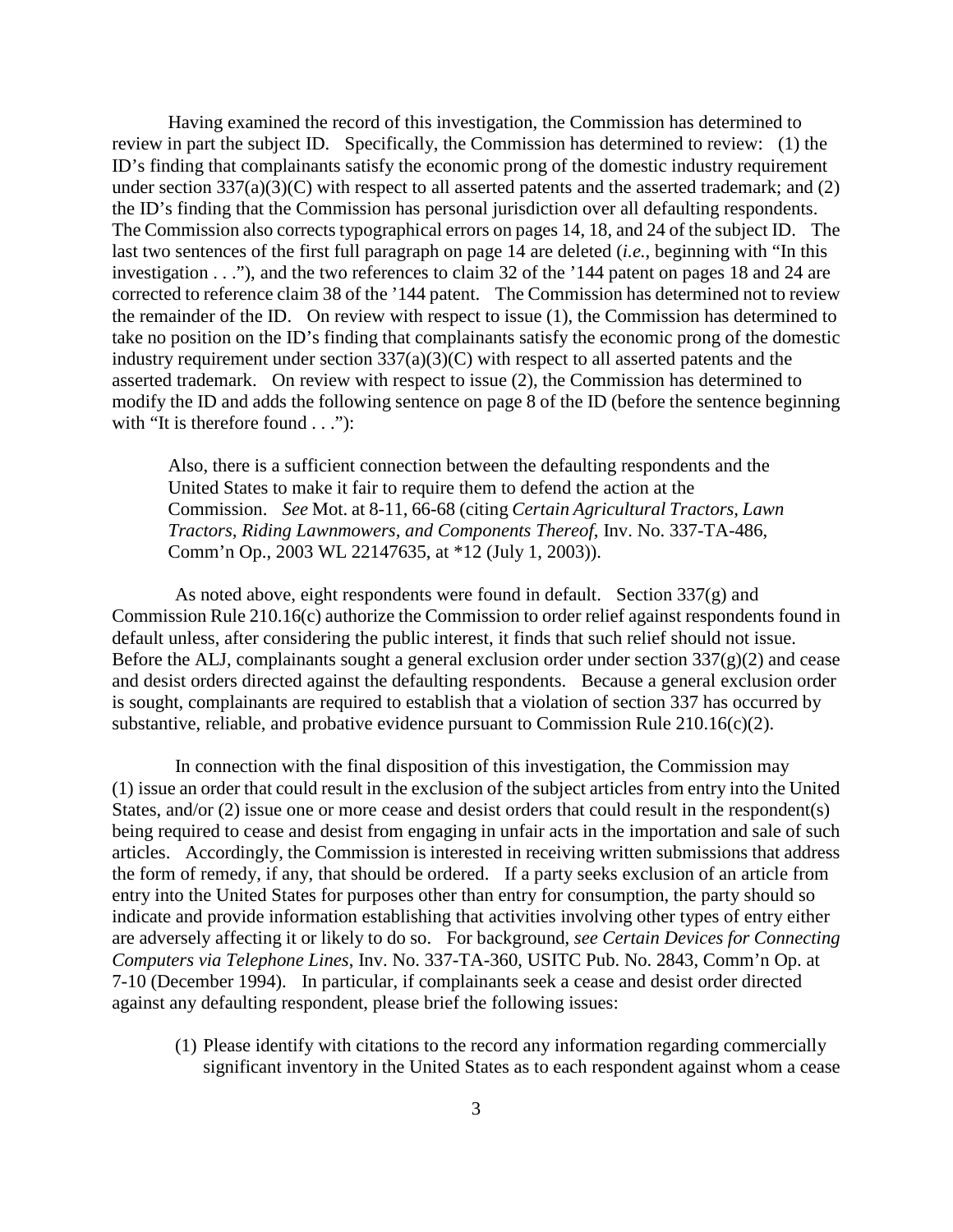and desist order is sought. If complainants also rely on other significant domestic operations that could undercut the remedy provided by an exclusion order, please identify with citations to the record such information as to each respondent against whom a cease and desist order is sought.

(2) In relation to the infringing products, please identify any information in the record, including allegations in the pleadings, that addresses the existence of any domestic inventory, any domestic operations, or any sales-related activity directed at the United States for each respondent against whom a cease and desist order is sought.

If the Commission contemplates some form of remedy, it must consider the effects of that remedy upon the public interest. The factors the Commission will consider include the effect that an exclusion order and/or cease and desist orders would have on (1) the public health and welfare, (2) competitive conditions in the U.S. economy, (3) U.S. production of articles that are like or directly competitive with those that are subject to investigation, and (4) U.S. consumers. The Commission is therefore interested in receiving written submissions that address the aforementioned public interest factors in the context of this investigation.

If the Commission orders some form of remedy, the U.S. Trade Representative, as delegated by the President, has 60 days to approve or disapprove the Commission's action. *See*  Presidential Memorandum of July 21, 2005, 70 *Fed. Reg.* 43251 (July 26, 2005). During this period, the subject articles would be entitled to enter the United States under bond, in an amount determined by the Commission and prescribed by the Secretary of the Treasury. The Commission is therefore interested in receiving submissions concerning the amount of the bond that should be imposed if a remedy is ordered.

**WRITTEN SUBMISSIONS:** Parties to the investigation, interested government agencies, and any other interested parties are encouraged to file written submissions on the issues of remedy, the public interest, and bonding. Such submissions should address the recommended determination by the ALJ on remedy and bonding.

Complainants and OUII are also requested to submit proposed remedial orders for the Commission's consideration. Complainant is also requested to state the dates that the patents expire, the HTSUS numbers under which the accused products are imported, and to supply the names of known importers of the products at issue in this investigation. The written submissions and proposed remedial orders must be filed no later than close of business on October 20, 2016. Reply submissions must be filed no later than the close of business on October 27, 2016. No further submissions on these issues will be permitted unless otherwise ordered by the Commission.

Persons filing written submissions must file the original document electronically on or before the deadlines stated above and submit 8 true paper copies to the Office of the Secretary by noon the next day pursuant to section 210.4(f) of the Commission's Rules of Practice and Procedure (19 C.F.R. 210.4(f)). Submissions should refer to the investigation number ("Inv. No. 337-TA-977") in a prominent place on the cover page and/or the first page. *(See* Handbook for Electronic Filing Procedures,